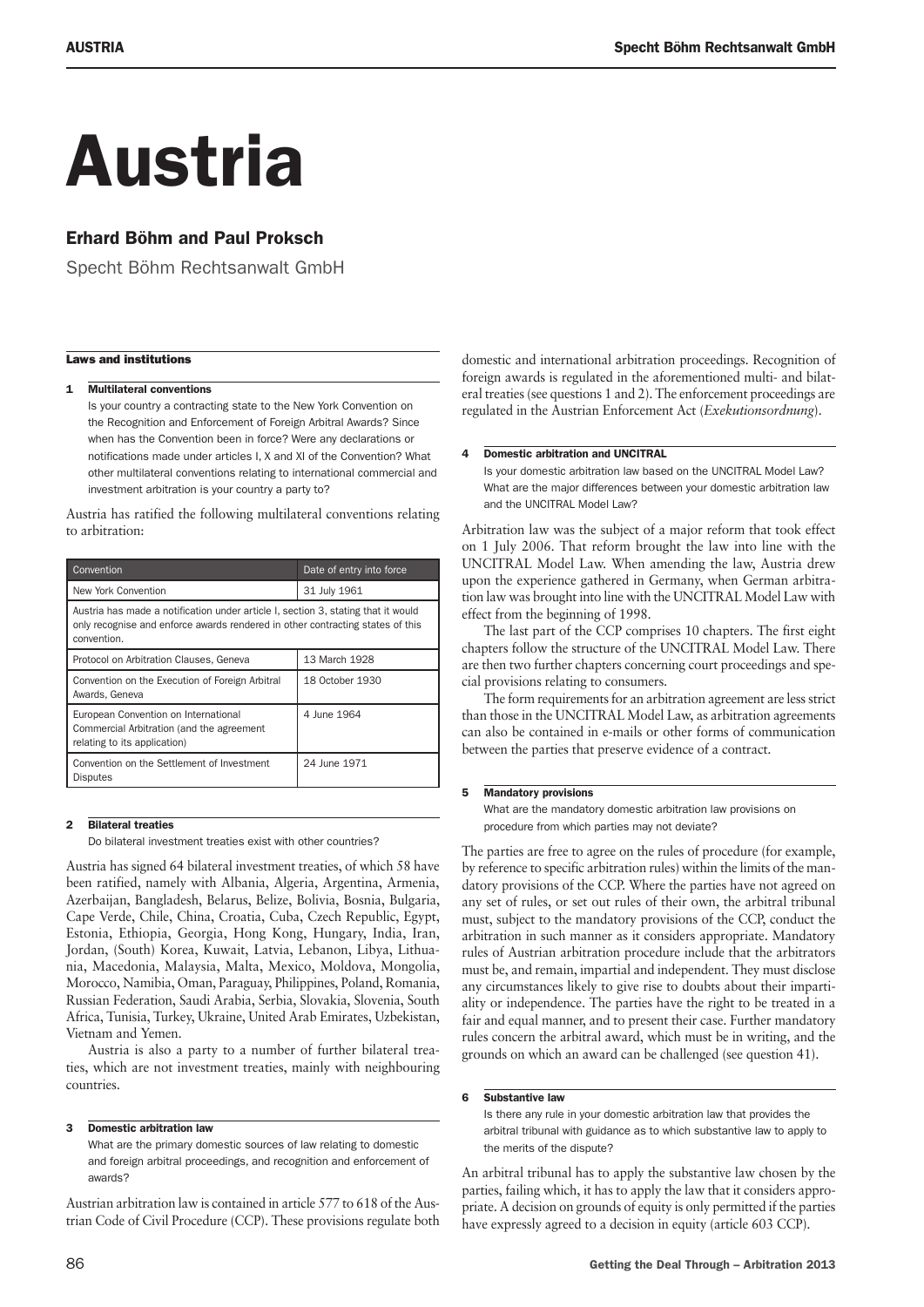# 7 Arbitral institutions

What are the most prominent arbitral institutions situated in your country?

The Vienna International Arbitral Centre (VIAC) administers international arbitration proceedings under its Rules of Arbitration and Conciliation (2006), better known as the Vienna Rules. The fees for the arbitrators are calculated on the basis of the amount in dispute. There is a list of arbitrators that is not binding. There are no restrictions as to the place and language of the arbitration.

# VIAC

Wiedner Hauptstraße 63 1045 Vienna PO Box 319 Tel: +43 5 90 900 4397 or 4398 or 4399 Fax: +43 5 90 900 216 arb@wko.at www.wko.at/arbitration

The Vienna Commodity Exchange at the Vienna Stock Exchange, has its own court of arbitration and its own recommended arbitration clause.

Certain professional bodies and chambers provide for their own arbitration rules or administer arbitration proceedings or both.

The International Chamber of Commerce (ICC) maintains a direct presence through its Austrian National Committee.

The Austrian Arbitration Association (ArbAut, www.arbitrationaustria.at) is dedicated to promoting domestic and international arbitration, with the primary focus on promoting Austria as a place of arbitration.

#### Arbitration agreement

#### 8 Arbitrability

Are there any types of disputes that are not arbitrable?

The subject matter of the dispute can be a pecuniary claim that falls within the jurisdiction of the courts, or a non-pecuniary claim where the parties are capable of concluding a settlement concerning the matter. Family law matters, contracts that are at least partly subject to the Landlord and Tenant Act or the Non-profit Housing Act and claims in connection with cooperative apartment ownership are not arbitrable. In contrast, most shareholder disputes are arbitrable. IP, antitrust, competition law, securities transactions and intra-company disputes are also arbitrable.

#### 9 Requirements

What formal and other requirements exist for an arbitration agreement?

An arbitration agreement must:

- sufficiently specify the parties (they must at least be determinable);
- sufficiently specify the subject matter of the dispute in relation to a defined legal relationship (this must at least be determinable and it can be limited to certain disputes, or include all disputes);
- sufficiently specify the parties' intent to have the dispute decided by arbitration, thereby excluding the state courts' competence; and
- be contained either in a written document signed by the parties, or in telefaxes, e-mails or other communications exchanged between the parties, which preserve evidence of a contract.

A consumer and an entrepreneur can agree on arbitration proceedings only with respect to an existing dispute (article 617 CCP).

A clear reference to general terms and conditions containing an arbitration clause is sufficient. However, consumers must sign a separate document containing the arbitration agreement.

# 10 Enforceability

In what circumstances is an arbitration agreement no longer enforceable?

Arbitration agreements and clauses can be challenged under the general principles of Austrian contract law, in particular on the grounds of error, deceit or duress, or legal incapacity. There is controversy over whether such a challenge should be brought before the arbitral tribunal or before a court of law. If the parties to a contract containing an arbitration clause rescind their contract, the arbitration clause is deemed to be no longer enforceable, unless the parties have expressly agreed on the continuation of the arbitration clause. In the event of insolvency or death, the receiver or legal successor is, in general, bound by the arbitration agreement. An arbitral agreement is no longer enforceable if an arbitral tribunal has rendered an award on the merits of the case or if a court of law has rendered a final judgment on the merits and the decision covers all matters for which arbitration has been agreed on.

#### 11 Third parties - bound by arbitration agreement

In which instances can third parties or non-signatories be bound by an arbitration agreement?

In general, a legal successor is bound by the arbitration agreement in which his or her predecessor entered into. As a rule, this applies also to the receiver in insolvency proceedings, and to the heir of a deceased person.

# 12 Third parties – participation

Does your domestic arbitration law make any provisions with respect to third-party participation in arbitration, such as joinder or third-party notice?

Normally, joinder of a third party to an arbitration requires the corresponding consent of the parties, which can either be express or implied (for example, by reference to arbitration rules which provide for joinder). The consent can be given either at the time the request for joinder is made or at an earlier stage in the contract itself. In Austrian law, the issue is largely discussed in the context of the intervention of a third party that has an interest in the arbitration. Here, it is argued that such a third party intervener must be a party to the arbitration agreement, or otherwise submit to the jurisdiction of the tribunal, and that all parties, including the intervener, must agree to the intervention.

The Austrian Supreme Court has held that the joining of a third party in arbitral proceedings against its will, or the extension of the binding effect of an arbitration award on a third party, would infringe article 6 of the European Convention on Human Rights if the third party was not granted the same rights as the parties (for example, the right to be heard).

# 13 Groups of companies

Do courts and arbitral tribunals in your jurisdiction extend an arbitration agreement to non-signatory parent or subsidiary companies of a signatory company, provided that the non-signatory was somehow involved in the conclusion, performance or termination of the contract in dispute, under the 'group of companies' doctrine?

The group of companies' doctrine is not recognised in Austrian law.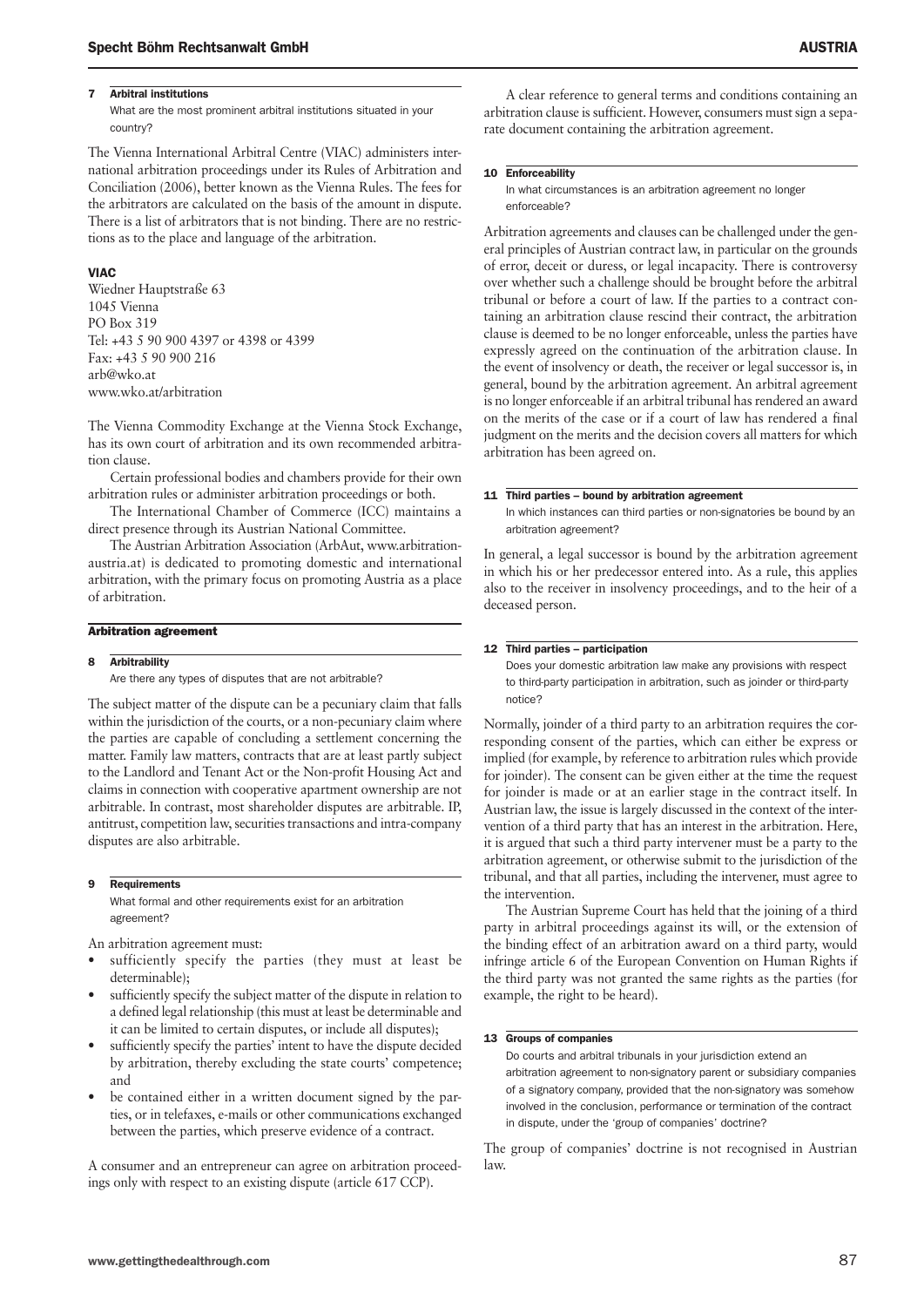# 14 Multiparty arbitration agreements

What are the requirements for a valid multiparty arbitration agreement?

Multiparty arbitration agreements can be entered into under the same formal requirements as arbitration agreements (see question 9).

# Constitution of arbitral tribunal

# 15 Eligibility of arbitrators

Are there any restrictions as to who may act as an arbitrator? Would any contractually stipulated requirement for arbitrators based on nationality, religion or gender be recognised by the courts in your jurisdiction?

Only physical persons can be appointed as arbitrators. The statute does not provide for any specific qualifications, but the parties may agree on such requirements. Active judges are not allowed to act as arbitrators, under the statute regulating their profession.

#### 16 Default appointment of arbitrators

Failing prior agreement of the parties, what is the default mechanism for the appointment of arbitrators?

#### Appointment of arbitrators

The courts are competent to make the necessary default appointments, if the parties do not agree on another procedure, and if:

- one party fails to appoint an arbitrator;
- the parties cannot agree on a sole arbitrator; or
- the arbitrators fail to appoint their chairman.

# 17 Challenge and replacement of arbitrators

On what grounds and how can an arbitrator be challenged and replaced? Please discuss in particular the grounds for challenge and replacement, and the procedure, including challenge in court. Is there a tendency to apply or seek guidance from the IBA Guidelines on Conflicts of Interest in International Arbitration?

#### Challenge of arbitrators

An arbitrator can only be challenged if circumstances exist that give rise to justifiable doubts as to his or her impartiality or independence, or if he or she does not possess qualifications agreed to by the parties. The party that appointed an arbitrator cannot rely, in its challenge, on circumstances it knew at the time of the appointment (article 588 CCP).

# Removal of arbitrators

An arbitrator can be removed if he or she is incapable of discharging his or her tasks, or if he or she does not discharge them in an appropriate time (article 590 CCP).

Arbitrators can be removed, either by way of challenge, or with the termination of their mandate. In both cases, it is ultimately the court that decides upon the request of one party. If early termination of the arbitrator's mandate occurs, the substitute arbitrator must be appointed in the same manner in which the replaced arbitrator was appointed.

#### 18 Relationship between parties and arbitrators

What is the relationship between parties and arbitrators? Please elaborate on the contractual relationship between parties and arbitrators, neutrality of party-appointed arbitrators, remuneration, and expenses of arbitrators.

In ad-hoc arbitration, an arbitrators' agreement should be concluded, regulating the rights and duties of the arbitrators. This contract should include a fee arrangement (for example by reference to an official tariff of legal fees, hourly rates or in some other way) and the arbitrators' right to have their out-of-pocket expenses reimbursed.

Their duties include the conduct of the proceeding, as well as the drafting and signing of the award.

#### 19 Immunity of arbitrators from liability

To what extent are arbitrators immune from liability for their conduct in the course of the arbitration?

If an arbitrator has accepted his or her appointment, but then refused to discharge his or her tasks in due time, or at all, he or she can be held liable for the damage due to the delay (article 594 CCP). If an award has been set aside in subsequent court proceedings and an arbitrator has caused, in an unlawful and negligent manner, any damage to the parties, he or she can be held liable. Arbitrators' agreements and rules of arbitration of arbitral institutions often contain exclusions of liability.

# **Jurisdiction**

#### 20 Court proceedings contrary to arbitration agreements

What is the procedure for disputes over jurisdiction if court proceedings are initiated despite an existing arbitration agreement, and what time limits exist for jurisdictional objections?

Austrian law does not contain any express rules on the remedies available in the event that court proceedings are commenced in breach of an arbitration agreement, or if arbitration is commenced in breach of a jurisdiction clause (other than an adverse cost decision in proceedings that should not have been commenced in the first place). If a party brings a legal action before a court of law, despite the matter being subject to an arbitration agreement, the defendant has to raise an objection to the court's jurisdiction at the first hearing or in his or her statement of defence, or both. The court must generally reject such claims, if the defendant objected to the court's jurisdiction in time. The court must not reject the claim if it establishes that the arbitration agreement is non-existent, not valid or impracticable.

# 21 Jurisdiction of arbitral tribunal

What is the procedure for disputes over jurisdiction of the arbitral tribunal once arbitral proceedings have been initiated and what time limits exist for jurisdictional objections?

An arbitral tribunal can rule on its own jurisdiction either in a separate award or in the final award on the merits. A party who wishes to challenge the jurisdiction of the arbitral tribunal must raise that objection no later than in the first pleading in the matter. The appointment of an arbitrator, or the party's participation in the appointment procedure, does not preclude a party from raising the jurisdictional objection. A late plea must not be considered, unless the tribunal considers the delay justified and admits the plea. Both courts and arbitral tribunals can determine jurisdictional issues.

#### Arbitral proceedings

# 22 Place and language of arbitration

Failing prior agreement of the parties, what is the default mechanism for the place of arbitration and the language of the arbitral proceedings?

If the parties have not agreed on a place of arbitration and on the language of the arbitral proceedings, it is at the arbitral tribunal's discretion to determine an appropriate place and language.

#### 23 Commencement of arbitration

How are arbitral proceedings initiated?

Under Austrian statutory law, the claimant has to submit a statement of claim that must set forth the facts on which the claimant intends to rely and his or her requests for relief. The statement of claim must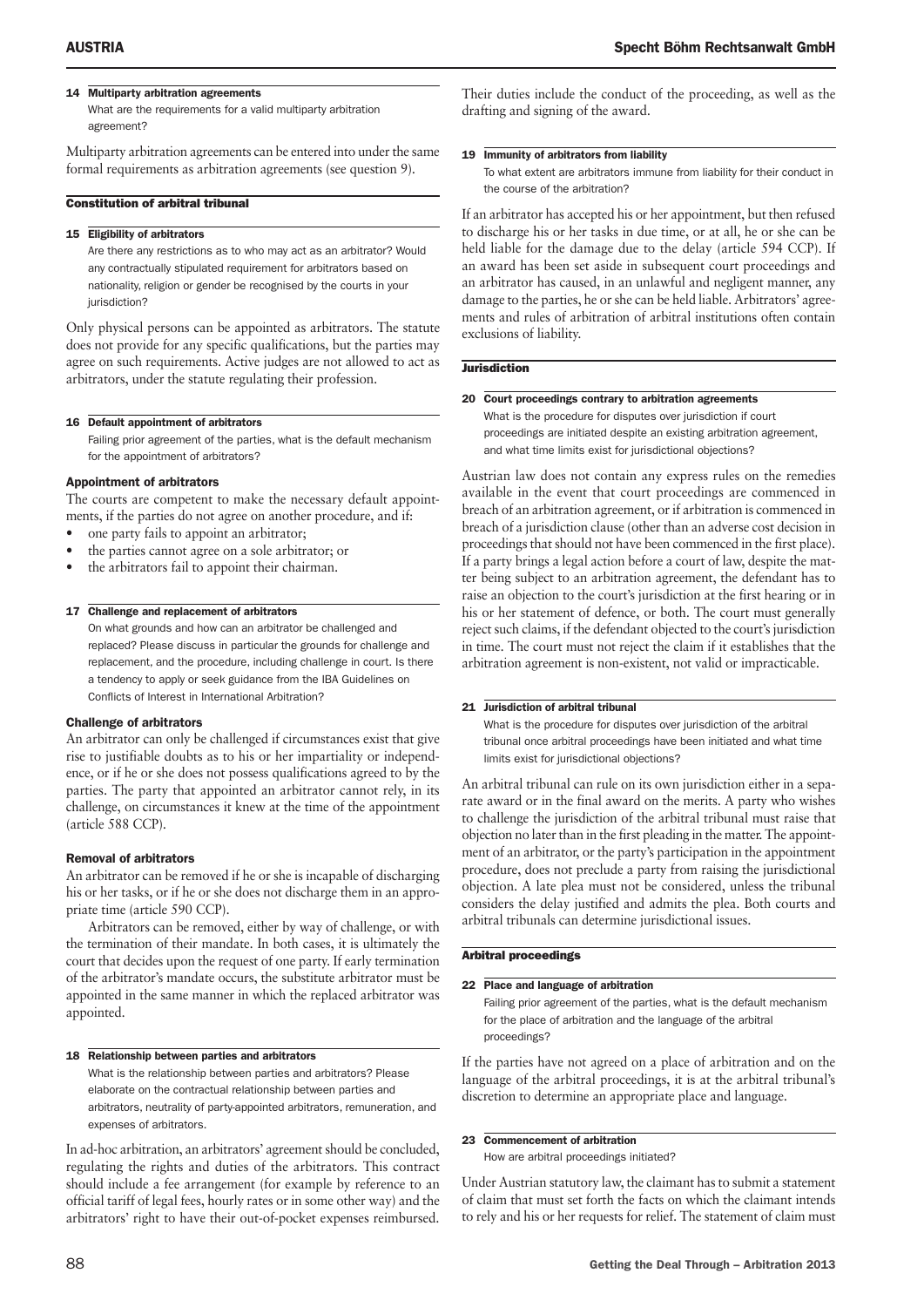be filed within the time period agreed between the parties or set by the arbitral tribunal. The claimant may submit relevant evidence at that point. The respondent shall then submit his or her statement of defence.

Under the Vienna Rules, the claimant has to submit a statement of claim to the Secretariat of the VIAC. The statement must indicate:

- the parties' names and addresses;
- a specific statement of claims;
- the amount in dispute; and
- particulars regarding the number of arbitrators, and name and address of the arbitrator nominated by claimant, if a decision by three arbitrators is requested.

Documents supporting the claims and a copy of the arbitral agreement must be submitted. One copy of the statement of claim and one set of documents must be submitted for each arbitrator, each respondent and the Secretariat.

#### 24 Hearing

Is a hearing required and what rules apply?

Oral hearings shall take place at the request of one party, or if the arbitral tribunal considers it necessary (article 598 CCP and article 20 of the Vienna Rules).

# 25 Evidence

By what rules is the arbitral tribunal bound in establishing the facts of the case? What types of evidence are admitted and how is the taking of evidence conducted?

Austrian statutory law does not contain specific rules on the taking of evidence in arbitral proceedings. Arbitral tribunals are bound by rules on evidence, which the parties may have agreed on. In the absence of such rules, the arbitral tribunal is free to take and evaluate evidence as it deems appropriate (article 599 CCP). Arbitral tribunals have the power to appoint experts (and to require the parties to give the experts any relevant information or to produce or provide access to any relevant documents, goods or other property for inspection), hear witnesses, parties or party officers. However, arbitral tribunals have no power to compel the attendance of parties or witnesses.

As a matter of practice, parties often authorise arbitral tribunals to refer to the IBA Rules on the Taking of Evidence for guidance. If rules such as the IBA Rules are referred to, or agreed, the scope of disclosure is often wider than disclosure in litigation (which is quite limited under Austrian law).

The arbitral tribunal has to give the parties the opportunity to take note of, and comment on, the evidence submitted and the result of the evidentiary proceedings (see article 599 CCP).

#### 26 Court involvement

In what instances can the arbitral tribunal request assistance from a court and in what instances may courts intervene?

An arbitral tribunal may request assistance from a court in order to:

- enforce an interim or protective measure issued by the arbitral tribunal (article 593 CCP); or
- conduct judicial acts where the arbitral tribunal is not authorised to do so (compelling witnesses to attend, hearing witnesses under oath, ordering the disclosure of documents), including requesting foreign courts and authorities to conduct such acts (article 602 CCP).

A court can only intervene in arbitrations if this is expressly provided for in the CCP. In particular the court can (or must):

- grant interim or protective measures (article 585 CCP);
- appoint arbitrators (article 587 CCP); and
- decide on the challenge of an arbitrator if:
	- the challenge procedure agreed upon, or the challenge before the arbitral tribunal, is not successful;
	- the challenged arbitrator does not withdraw from his or her office; or
	- the other party does not agree to the challenge.

# 27 Confidentiality

Is confidentiality ensured?

The CCP does not explicitly provide for the confidentiality of arbitration, but confidentiality can be agreed upon between the parties. Furthermore, in court proceedings for setting aside an arbitral award, and in actions for a declaration of the existence, or non-existence, of an arbitral award, or on matters governed by article 586 to 591 CCP (for example, challenge to arbitrators), a party can ask the court to exclude the public from the hearing, if the party can show a justifiable interest for the exclusion of the public.

# Interim measures

# 28 Interim measures by the courts

What interim measures may be ordered by courts before and after arbitration proceedings have been initiated?

Both the competent Austrian court and an Austrian arbitral tribunal have jurisdiction to grant interim measures in support of arbitration proceedings. The parties can exclude the arbitral tribunal's competence for interim measures, but they cannot exclude the court's jurisdiction on interim measures. The enforcement of interim measures is in the exclusive jurisdiction of the courts.

In support of money claims, the court can grant interim remedies, if there is reason to believe that the debtor would prevent or impede the enforcement of a subsequent award by damaging, destroying, hiding or carrying away his or her assets (including prejudicial contractual stipulations).

The following remedies are available:

- to place money or moveable property into the court's custody;
- a prohibition to alienate or pledge movable property;
- a garnishment order with respect to the debtor's claims (including bank accounts);
- the administration of immovable property; and
- a restraint on the alienation or pledge of immovable property, which is to be registered in the land register.

In support of non-pecuniary claims, the court can grant interim remedies similar to those mentioned above in relation to money claims. Search orders are not available in civil cases.

Finally, injunctions given by a foreign arbitral tribunal (article 593 CCP) or by a foreign court can be enforced in Austria under certain circumstances. The enforcement measures, however, must be compatible with Austrian law.

#### 29 Interim measures by an emergency arbitrator

Does your domestic arbitration law or do the rules of the domestic arbitration institutions mentioned above provide for an emergency arbitrator prior to the constitution of the arbitral tribunal?

Austrian statutory law does not provide for an emergency arbitrator.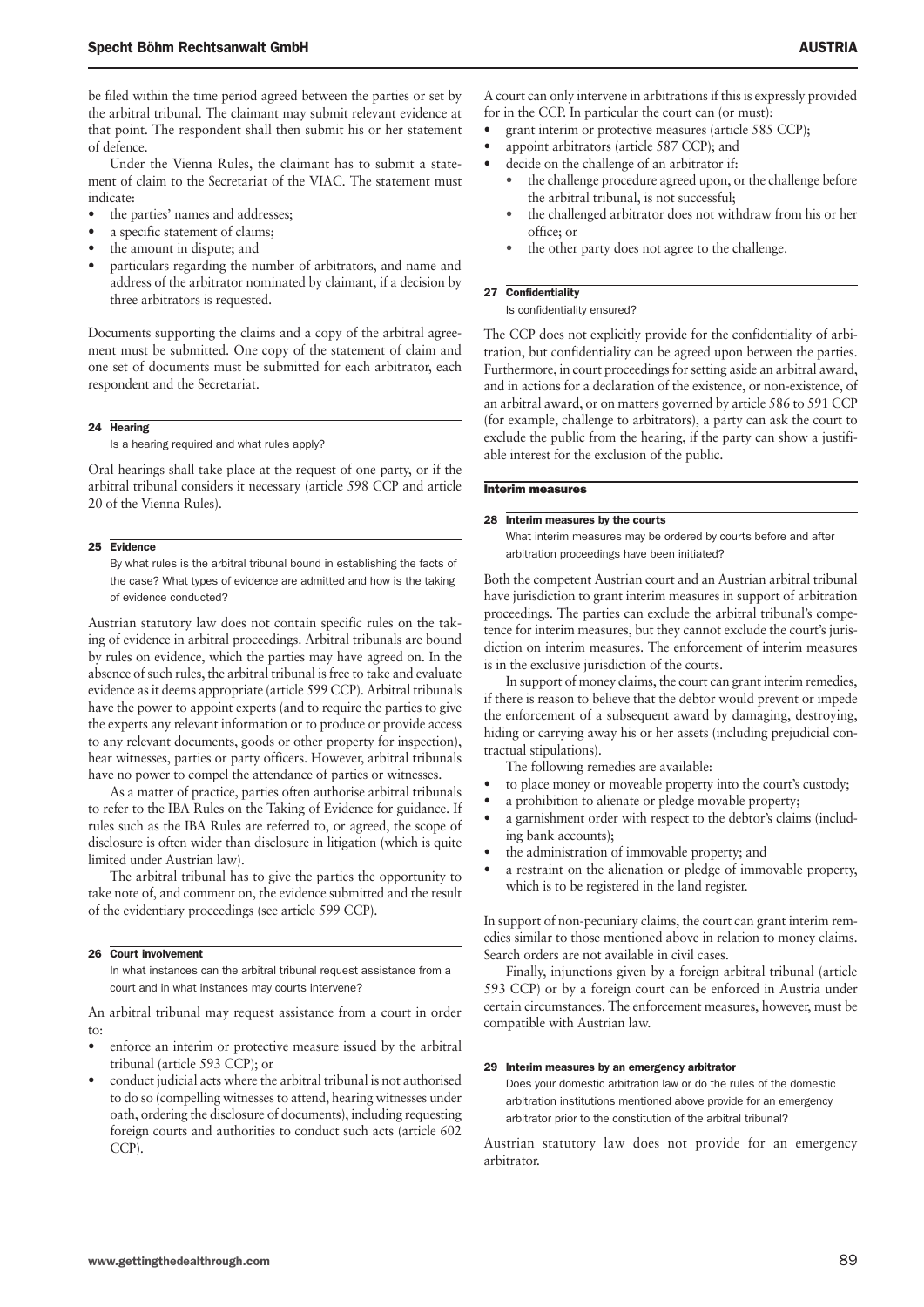# 30 Interim measures by the arbitral tribunal

What interim measures may the arbitral tribunal order after it is constituted? In which instances can security for costs be ordered by an arbitral tribunal?

An arbitral tribunal has wide powers to order interim measures on application of one party, if it deems it necessary to secure the enforcement of a claim, or to prevent irretrievable harm. Different from interim remedies available in court proceedings, an arbitral tribunal is not limited to a set of enumerated remedies. However, the remedies should be compatible with Austrian enforcement law, in order to avoid difficulties at the stage of the enforcement.

Austrian statutory law does not provide for a security for costs in arbitration proceedings.

# Awards

#### 31 Decisions by the arbitral tribunal

Failing party agreement, is it sufficient if decisions by the arbitral tribunal are made by a majority of all its members or is a unanimous vote required? What are the consequences for the award if an arbitrator dissents?

Unless otherwise agreed by the parties, it is sufficient for the arbitral award to be valid that it has been rendered and signed by a majority of arbitators. The majority has to be calculated on the basis of all appointed arbitrators, and not just those present. If the arbitral tribunal intends to decide on the arbitral award without all of its members being present, it must inform the parties in advance of its intention (article 604 CCP).

An arbitral award signed by a majority of arbitrators has the same legal value as a unanimous award.

#### 32 Dissenting opinions

How does your domestic arbitration law deal with dissenting opinions?

Austrian statutory law is silent on dissenting opinions. There is a controversy on whether they are admissible in arbitral proceedings.

In a recent case concerning the enforcement of a foreign arbitral award, the Austrian Supreme Court stated that the requirement to attach the dissenting opinion to the arbitral tribunal's award (which requirement was contained in the applicable rules of arbitration), is not a stringent requirement under Austrian enforcement law.

# 33 Form and content requirements

What form and content requirements exist for an award?

An arbitral award is to be delivered in writing and has to be signed by the arbitrator or arbitrators. Unless otherwise agreed by the parties, the signatures of a majority of arbitrators is sufficient. In that event, the reason for the absence of some of the arbitrators' signatures should be explained.

Unless otherwise agreed by the parties, the award should also state the legal reasoning on which it is based. It should also indicate the day and place on and in which it is made.

#### 34 Time limit for award

Does the award have to be rendered within a certain time limit under your domestic arbitration law or under the rules of the domestic arbitration institutions mentioned above?

Austrian statutory law does not provide for a specific time period within which an arbitral award has to be delivered.

# For what time limits is the date of the award decisive and for what time limits is the date of delivery of the award decisive?

Under Austrian statutory law, the date of delivery of the award is relevant for both an application to the arbitral tribunal for correction or interpretation of the award, or both, or to make an additional award (see question 40) and any challenge of the award before the courts of law (see question 41). If the arbitral tribunal corrects the award on its own, the time limit of four weeks for such a correction starts from the date of the award (article 610, paragraph 4 CCP).

#### 36 Types of awards

35 Date of award

What types of awards are possible and what types of relief may the arbitral tribunal grant?

The following types of awards are usual under Austrian Arbitration law:

- award on jurisdiction;
- interim award;
- partial award;
- final award;
- award on costs; and
- amendment award.

#### 37 Termination of proceedings

By what other means than an award can proceedings be terminated?

Arbitral proceedings can be terminated if the claimant withdraws his or her claim, if the claimant fails to submit his or her statement of claim within the period of time determined by the tribunal (articles 597 and 600 CCP), by mutual consent of the parties, by settlement (article 605 CCP) and if the continuation of the proceedings has become impracticable (article 608(2) 4 CCP). There are no formal requirements for such a termination.

# 38 Cost allocation and recovery

How are the costs of the arbitral proceedings allocated in awards?

With respect to costs, arbitral tribunals have wider discretion and are in general more liberal than the Austrian courts. The arbitral tribunal is granted discretion in the allocation of costs, but must take into account the circumstances of the case, in particular the outcome of the proceedings. As a rule of thumb, costs follow the event and are borne by the unsuccessful party, but the tribunal can also arrive at different conclusions if this is appropriate to the circumstances of the case.

Where costs are not set off against each other, and as far as it is possible, the arbitral tribunal must, at the same time as it decides on the liability for costs, also determine the amount of costs to be reimbursed. In general, attorney's fees calculated on the basis of hourly rates are also recoverable.

# 39 Interest

May interest be awarded for principal claims and for costs and at what rate?

An Austrian arbitral tribunal would, in most cases, award interest for the principal claimed, if permitted under the substantive law applicable. Under Austrian law, the statutory interest of civil law claims is of 4 per cent. If both parties are entrepreneurs, then a variable interest rate, published every six months by the Austrian National Bank, would apply. It is currently 8.38 per cent. Bills of exchange are subject to an interest rate of 6 per cent.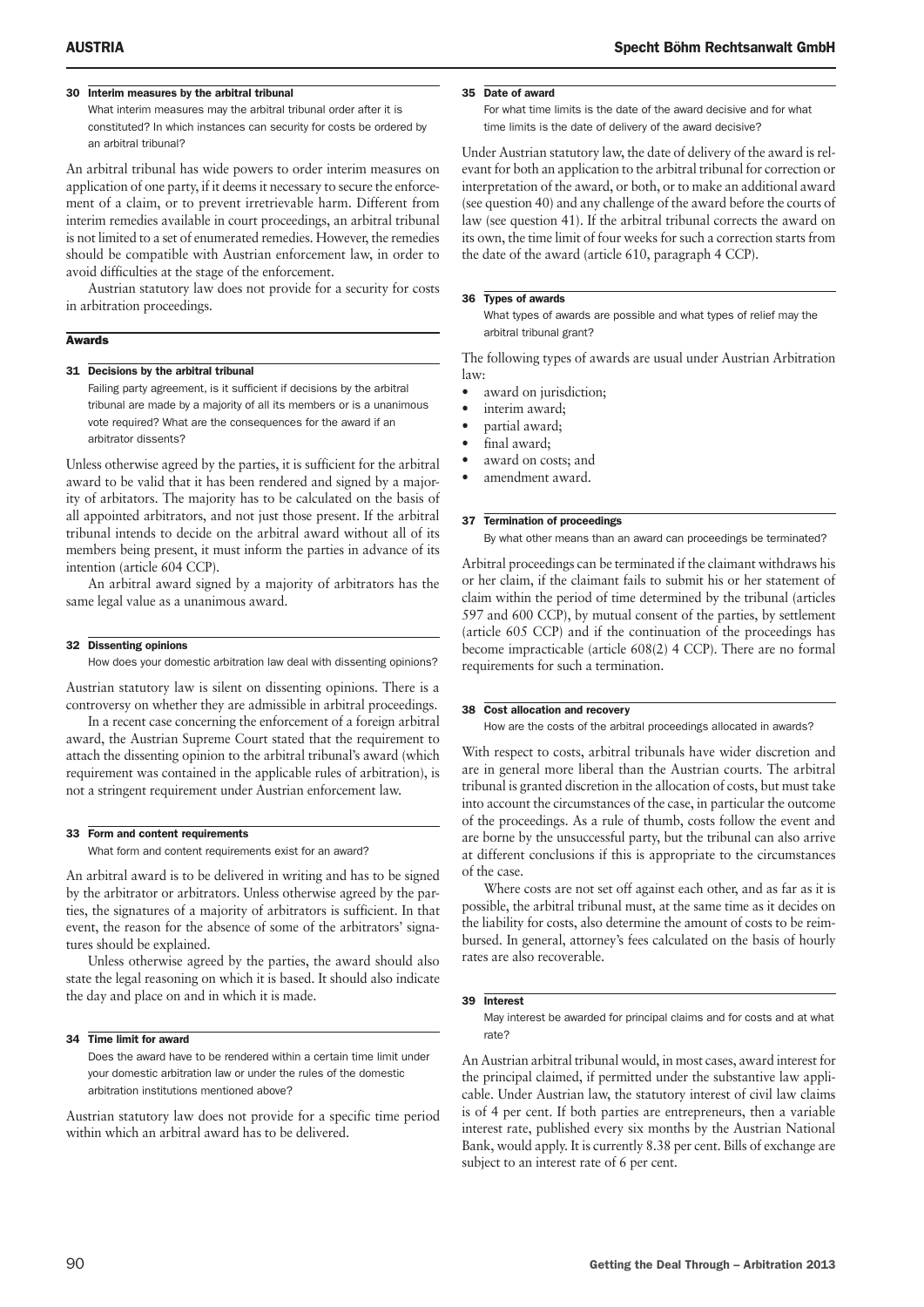The allocation and recovery of costs in Austrian arbitration proceedings is regulated in article 609 CCP. However, there is no provision as to whether interest may be awarded for costs, and it is therefore at the arbitral tribunal's discretion.

# Proceedings subsequent to issuance of award

#### 40 Interpretation and correction of awards

Does the arbitral tribunal have the power to correct or interpret an award on its own or at the parties' initiative? What time limits apply?

The parties can apply to the arbitral tribunal requesting a correction (of clerical or typing errors, or errors in calculation), clarification or to make an additional award (if the arbitral tribunal has not dealt with all claims presented to it in the arbitral proceedings). The time period for such application is of four weeks, unless otherwise agreed by the parties. The arbitral tribunal is also entitled to correct the award on its own within four weeks from the date the award has been rendered.

# 41 Challenge of awards

How and on what grounds can awards be challenged and set aside?

Austrian Courts are not entitled to review an arbitral award on its merits. There is no appeal against an arbitral award. However, it is possible to bring a legal action to set aside an arbitral award (both awards on jurisdictions and awards on merits) on very specific, narrow grounds, namely:

- the arbitral tribunal accepted or denied jurisdiction although no arbitration agreement, or a valid arbitration agreement, exists;
- a party was incapable of concluding an arbitration agreement under the law applicable to that party;
- a party was unable to present its case (for example, it was not given proper notice of the appointment of an arbitrator, or of the arbitral proceedings);
- the award concerns matters not contemplated by, or not falling within the terms of the arbitration agreement, or concerns matters beyond the relief sought in the arbitration; if such defects concern a separable part of the award, such part must be set aside;
- the composition of the arbitral tribunal was not in accordance with articles 577 to 618 CCP or the parties' agreement;
- the arbitral procedure did not, or the award does not, comply with the fundamental principles of the Austrian legal system (ordre public);
- if the requirements to reopen a case of a domestic court in accordance with article 530(1), Nos. 1 to 5 of the CCP are fulfilled, for example:
	- the judgment is based on a document that was initially, or subsequently, forged;
	- the judgment is based on false testimony (of a witness, an expert or a party under oath);
	- the judgment is obtained by the representative of either party, or by the other party, by way of criminal acts (for example, deceit, embezzlement, fraud, forgery of a document or of specially protected documents, or of signs of official attestations, indirect false certification or authentication or the suppression of documents);
	- the judgment is based on a criminal verdict that was subsequently lifted by another legally binding judgment; and
- the award concerns matters which are not arbitrable in Austria.

Furthermore, a party can also apply for a declaration for the existence, or non-existence of an arbitral award.

# 42 Levels of appeal

How many levels of appeal are there? How long does it generally take until a challenge is decided at each level? Approximately what costs are incurred at each level? How are costs apportioned among the parties?

In proceedings to set aside an arbitral award, the regional courts, commercial courts or labour courts are competent as courts of first instance (article 615 CCP). It is very difficult to predict the duration of court proceedings, but the proceedings before the court of first instance may take roughly two years. There are two levels of appeal, which can take roughly a further year each. An appeal to the Austrian Supreme Court (which would be the second level of appeal) will only be admitted, if the amount in dispute reaches  $\epsilon$ 5,000 and the case depends on an important question of law. The costs consist of court fees, attorneys' fees and out of pocket expenses. The court fees depend on the amount in dispute and the number of parties. For an amount in dispute exceeding  $£350,000$ , the court fee for the first instance proceedings is of 1.2 per cent of the amount in dispute plus  $E2,525$ . Attorneys' fees may be calculated according to the attorneys' tariff, or otherwise agreed between the attorney and his or her client. Cost usually follows the event and must be borne by the unsuccessful party.

# 43 Recognition and enforcement

What requirements exist for recognition and enforcement of domestic and foreign awards, what grounds exist for refusing recognition and enforcement, and what is the procedure?

Domestic arbitral awards are enforceable in the same way as domestic judgments (without the need for an exequatur). Foreign awards are enforceable on the basis of bilateral or multilateral treaties which Austria has ratified, namely the New York Convention, the Convention on the Execution of Foreign Arbitral Awards (Geneva, 26 September 1927) and the European Convention on International Commercial Arbitration (Geneva Convention), as well as bilateral treaties with British Columbia, Liechtenstein, Slovenia, Croatia, Serbia, Montenegro, Kosovo, Bosnia-Herzegovina and Macedonia. The enforcement proceedings are essentially the same as for foreign judgments.

#### 44 Enforcement of foreign awards

What is the attitude of domestic courts to the enforcement of foreign awards set aside by the courts at the place of arbitration?

Under article 5 of the New York Convention, the recognition and enforcement of a foreign arbitral award may be refused if the award has been set aside or suspended by the competent authority of the country in which, or under the laws of which, that award was made. Austria is a contracting state to the New York Convention and Austrian Courts would therefore, in general, refuse enforcement of such an award. However, if an award has been set aside on the grounds that it is in conflict with public policy at the place of arbitration, then the Austrian courts have to assess whether the award would also violate public policy in Austria. If the award is not in conflict with Austrian public policy, Austrian courts would probably enforce such an award.

# 45 Cost of enforcement

What costs are incurred in enforcing awards?

The cost of the enforcement consists of the attorney's fee, which is negotiable between the attorney and his or her client, and the court fee. The court fee is calculated according to a tariff and depends on the amount in dispute and on whether the execution applied for is against the debtor's movable or immovable property.